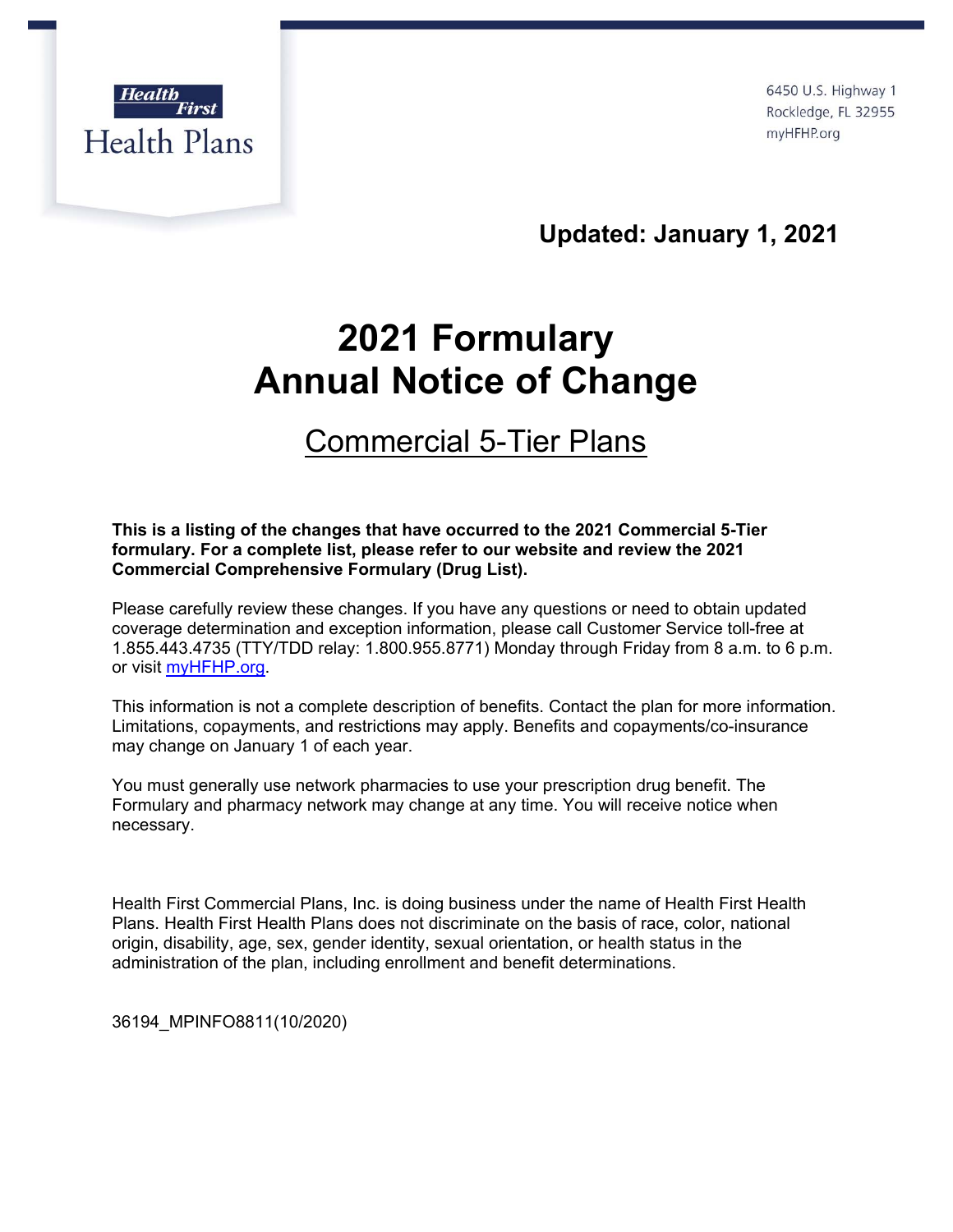## **Effective Date:1/1/2021**

| Medication Name                                                              | Change Description |
|------------------------------------------------------------------------------|--------------------|
| AIMOVIG AUTOINJECTOR 140 MG/ML<br>SUBCUTANEOUS AUTO-INJECTOR                 | Formulary Addition |
| AIMOVIG AUTOINJECTOR 70 MG/ML<br>SUBCUTANEOUS AUTO-INJECTOR                  | Formulary Addition |
| ciprofloxacin 0.3 %-dexamethasone 0.1<br>% ear drops, suspension             | Formulary Addition |
| DUPIXENT 300 MG/2 ML SUBCUTANEOUS PEN<br><b>INJECTOR</b>                     | Formulary Addition |
| FARXIGA 10 MG TABLET                                                         | Formulary Addition |
| FARXIGA 5 MG TABLET                                                          | Formulary Addition |
| FINTEPLA 2.2 MG/ML ORAL SOLUTION                                             | Formulary Addition |
| KESIMPTA PEN 20 MG/0.4 ML SUBCUTANEOUS<br>PEN INJECTOR                       | Formulary Addition |
| PLEGRIDY 125 MCG/0.5 ML SUBCUTANEOUS<br>PEN INJECTOR                         | Formulary Addition |
| PLEGRIDY 125 MCG/0.5 ML SUBCUTANEOUS<br><b>SYRINGE</b>                       | Formulary Addition |
| PLEGRIDY 63 MCG/0.5 ML-94 MCG/0.5 ML<br>SUBCUTANEOUS PEN INJECTOR            | Formulary Addition |
| PLEGRIDY 63 MCG/0.5 ML-94 MCG/0.5 ML<br>SUBCUTANEOUS SYRINGE                 | Formulary Addition |
| RUKOBIA 600 MG TABLET, EXTENDED RELEASE                                      | Formulary Addition |
| TAYTULLA 1 MG-20 MCG (24)/75 MG (4)<br><b>CAPSULE</b>                        | Formulary Addition |
| XIGDUO XR 10 MG-1,000 MG<br>TABLET, EXTENDED RELEASE                         | Formulary Addition |
| XIGDUO XR 10 MG-500 MG TABLET, EXTENDED Formulary Addition<br><b>RELEASE</b> |                    |
| XIGDUO XR 2.5 MG-1,000 MG<br>TABLET, EXTENDED RELEASE                        | Formulary Addition |
| XIGDUO XR 5 MG-1,000 MG<br>TABLET, EXTENDED RELEASE                          | Formulary Addition |
| XIGDUO XR 5 MG-500 MG TABLET, EXTENDED<br><b>RELEASE</b>                     | Formulary Addition |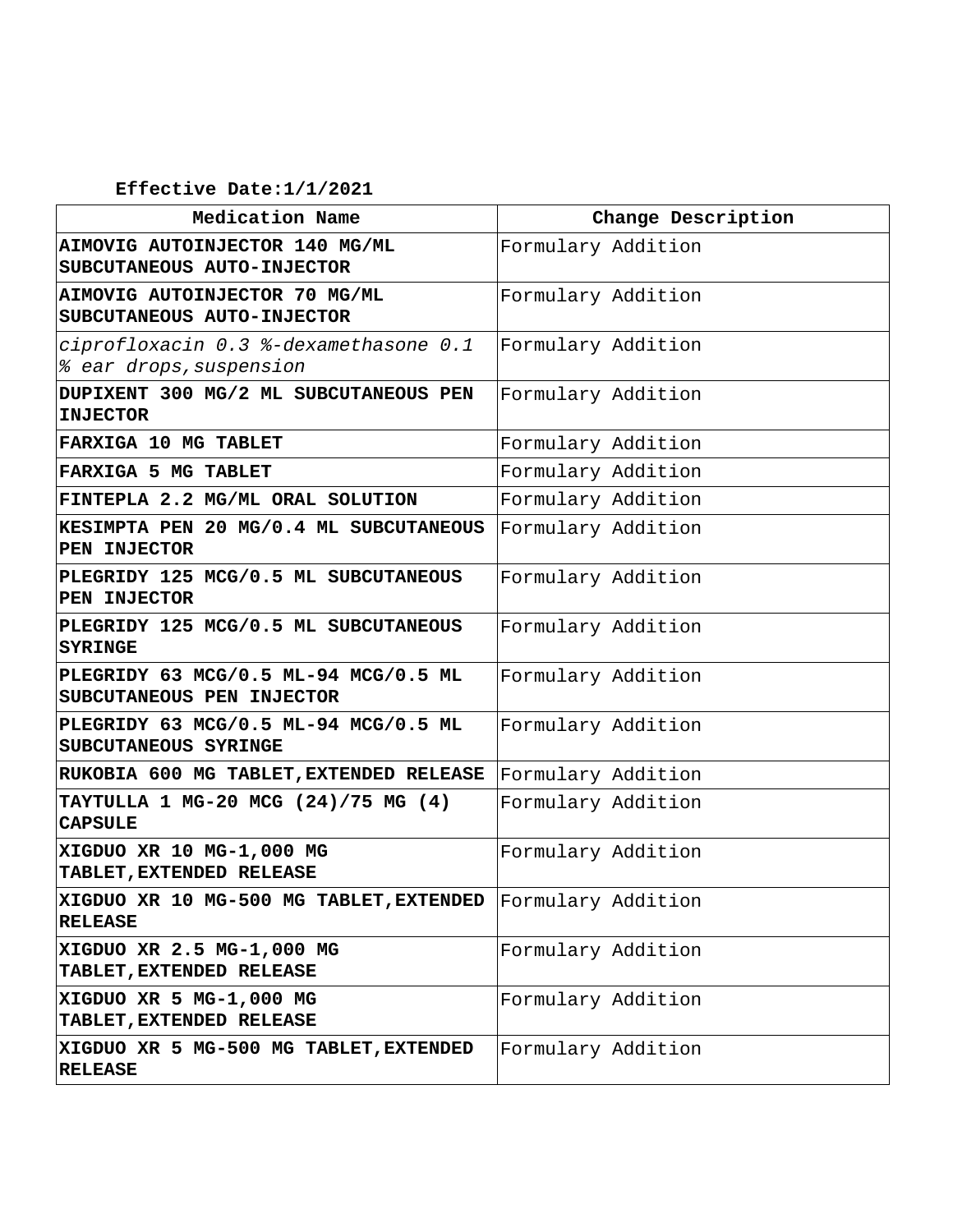| Medication Name                                                   | Change Description          |
|-------------------------------------------------------------------|-----------------------------|
| XPOVIO 40 MG TWICE WEEKLY (80 MG/WEEK)                            | Formulary Addition          |
| (20 MG X 4) TABLET                                                |                             |
| XPOVIO 40 MG/WEEK (20 MG X 2) TABLET                              | Formulary Addition          |
| XPOVIO 60 MG TWICE WEEKLY (120<br>MG/WEEK) (20 MG X 6) TABLET     | Formulary Addition          |
| XPOVIO 80 MG TWICE WEEKLY (160<br>MG/WEEK) (20 MG X 8) TABLET     | Formulary Addition          |
| ZYTIGA 250 MG TABLET                                              | Formulary Addition          |
| ADRUCIL 500 MG/10 ML INTRAVENOUS<br><b>SOLUTION</b>               | Removed from Plan Formulary |
| AFEDITAB CR 30 MG TABLET, EXTENDED<br><b>RELEASE</b>              | Removed from Plan Formulary |
| AFEDITAB CR 60 MG TABLET, EXTENDED<br><b>RELEASE</b>              | Removed from Plan Formulary |
| alendronate 40 mg tablet                                          | Removed from Plan Formulary |
| AVONEX (WITH ALBUMIN) 30 MCG<br>INTRAMUSCULAR KIT                 | Removed from Plan Formulary |
| BAQSIMI 3 MG/ACTUATION NASAL SPRAY                                | Removed from Plan Formulary |
| BYNFEZIA 2,500 MCG/ML SUBCUTANEOUS PEN<br><b>INJECTOR</b>         | Removed from Plan Formulary |
| chlorothiazide 250 mg tablet                                      | Removed from Plan Formulary |
| chlorpropamide 100 mg tablet                                      | Removed from Plan Formulary |
| chlorpropamide 250 mg tablet                                      | Removed from Plan Formulary |
| ciprofloxacin er 1,000 mg<br>tablet, extended release 24hr mphase | Removed from Plan Formulary |
| ciprofloxacin er 500 mg<br>tablet, extended release 24hr mphase   | Removed from Plan Formulary |
| CLOVIQUE 250 MG CAPSULE                                           | Removed from Plan Formulary |
| COLY-MYCIN S 3.3 MG-3 MG-10 MG-0.5<br>MG/ML EAR DROPS, SUSPENSION | Removed from Plan Formulary |
| CRIXIVAN 400 MG CAPSULE                                           | Removed from Plan Formulary |
| DELYLA (28) 0.1 MG-20 MCG TABLET                                  | Removed from Plan Formulary |
| desvenlafaxine er 100 mg<br>tablet, extended release 24 hour      | Removed from Plan Formulary |
| desvenlafaxine er 50 mg<br>tablet, extended release 24 hour       | Removed from Plan Formulary |
| diazoxide 50 mg/ml oral suspension                                | Removed from Plan Formulary |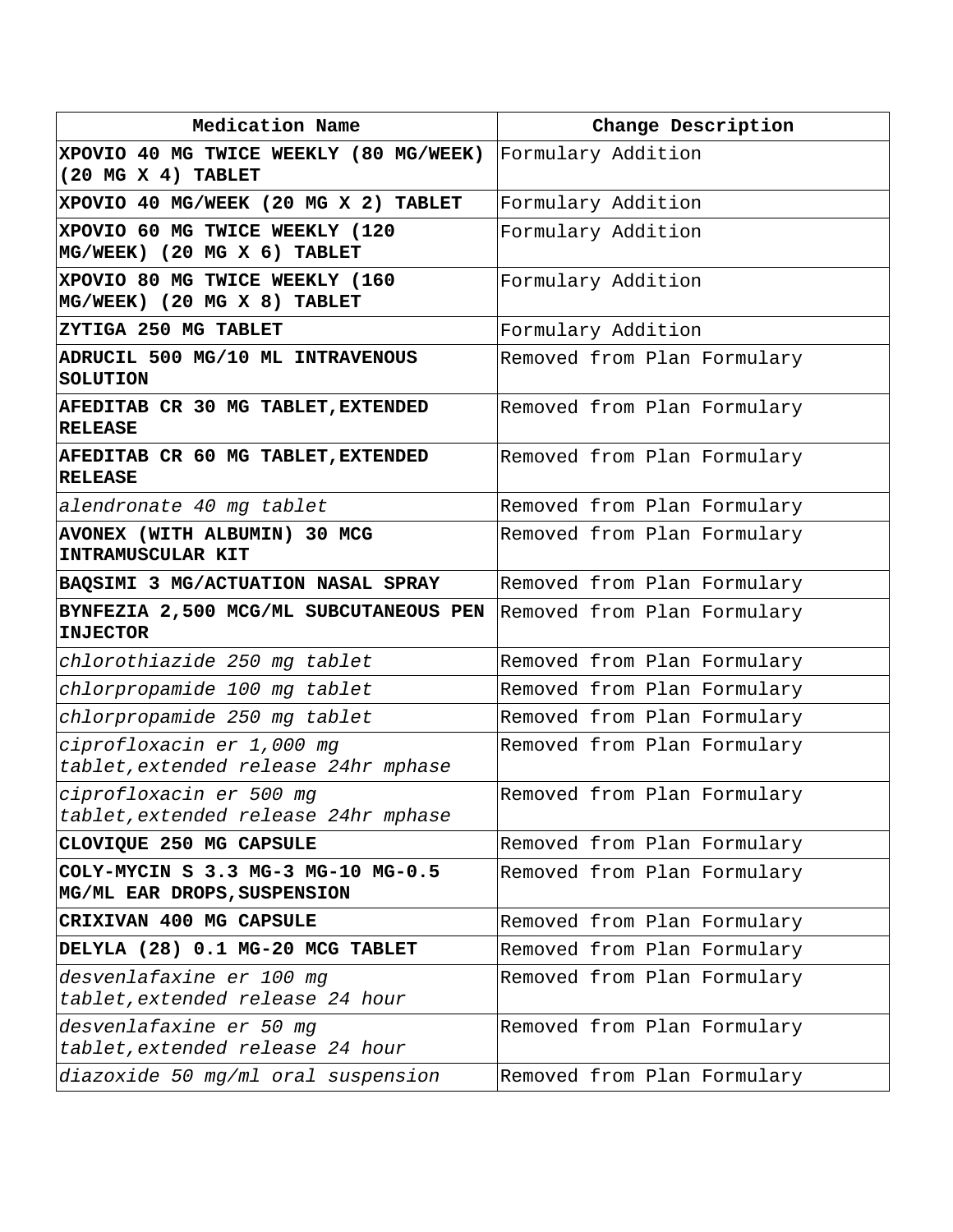| Medication Name                                                           | Change Description          |
|---------------------------------------------------------------------------|-----------------------------|
| didanosine 125 mg capsule, delayed<br>release                             | Removed from Plan Formulary |
| didanosine 200 mg capsule, delayed<br>release                             | Removed from Plan Formulary |
| DUPIXENT 200 MG/1.14 ML SUBCUTANEOUS<br><b>SYRINGE</b>                    | Removed from Plan Formulary |
| ELIGARD 22.5 MG (3 MONTH) SUBCUTANEOUS<br><b>SYRINGE</b>                  | Removed from Plan Formulary |
| ELIGARD 30 MG (4 MONTH) SUBCUTANEOUS<br><b>SYRINGE</b>                    | Removed from Plan Formulary |
| ELIGARD 45 MG (6 MONTH) SUBCUTANEOUS<br><b>SYRINGE</b>                    | Removed from Plan Formulary |
| ELIGARD 7.5 MG (1 MONTH) SUBCUTANEOUS<br><b>SYRINGE</b>                   | Removed from Plan Formulary |
| EMEND 125 MG CAPSULE                                                      | Removed from Plan Formulary |
| erythromycin with ethanol 2 % topical<br>swab                             | Removed from Plan Formulary |
| etidronate disodium 400 mg tablet                                         | Removed from Plan Formulary |
| flurbiprofen 50 mg tablet                                                 | Removed from Plan Formulary |
| FREESTYLE LIBRE 10 DAY READER                                             | Removed from Plan Formulary |
| FREESTYLE LIBRE 10 DAY SENSOR KIT                                         | Removed from Plan Formulary |
| homatropine 5 % eye drops                                                 | Removed from Plan Formulary |
| HUMIRA PEDIATRIC CROHN'S STARTER 40<br>MG/0.8 ML SUBCUTANEOUS SYRINGE KIT | Removed from Plan Formulary |
| INFLECTRA 100 MG INTRAVENOUS SOLUTION                                     | Removed from Plan Formulary |
| ISTURISA 1 MG TABLET                                                      | Removed from Plan Formulary |
| ISTURISA 10 MG TABLET                                                     | Removed from Plan Formulary |
| ISTURISA 5 MG TABLET                                                      | Removed from Plan Formulary |
| KLOR-CON SPRINKLE 8 MEQ<br>CAPSULE, EXTENDED RELEASE                      | Removed from Plan Formulary |
| KOSELUGO 10 MG CAPSULE                                                    | Removed from Plan Formulary |
| KOSELUGO 25 MG CAPSULE                                                    | Removed from Plan Formulary |
| LAXATIVE FEMININE 5 MG TABLET                                             | Removed from Plan Formulary |
| LOPREEZA 0.5 MG-0.1 MG TABLET                                             | Removed from Plan Formulary |
| methyclothiazide 5 mg tablet                                              | Removed from Plan Formulary |
| MIMVEY LO 0.5 MG-0.1 MG TABLET                                            | Removed from Plan Formulary |
| MODERIBA 200 MG TABLET                                                    | Removed from Plan Formulary |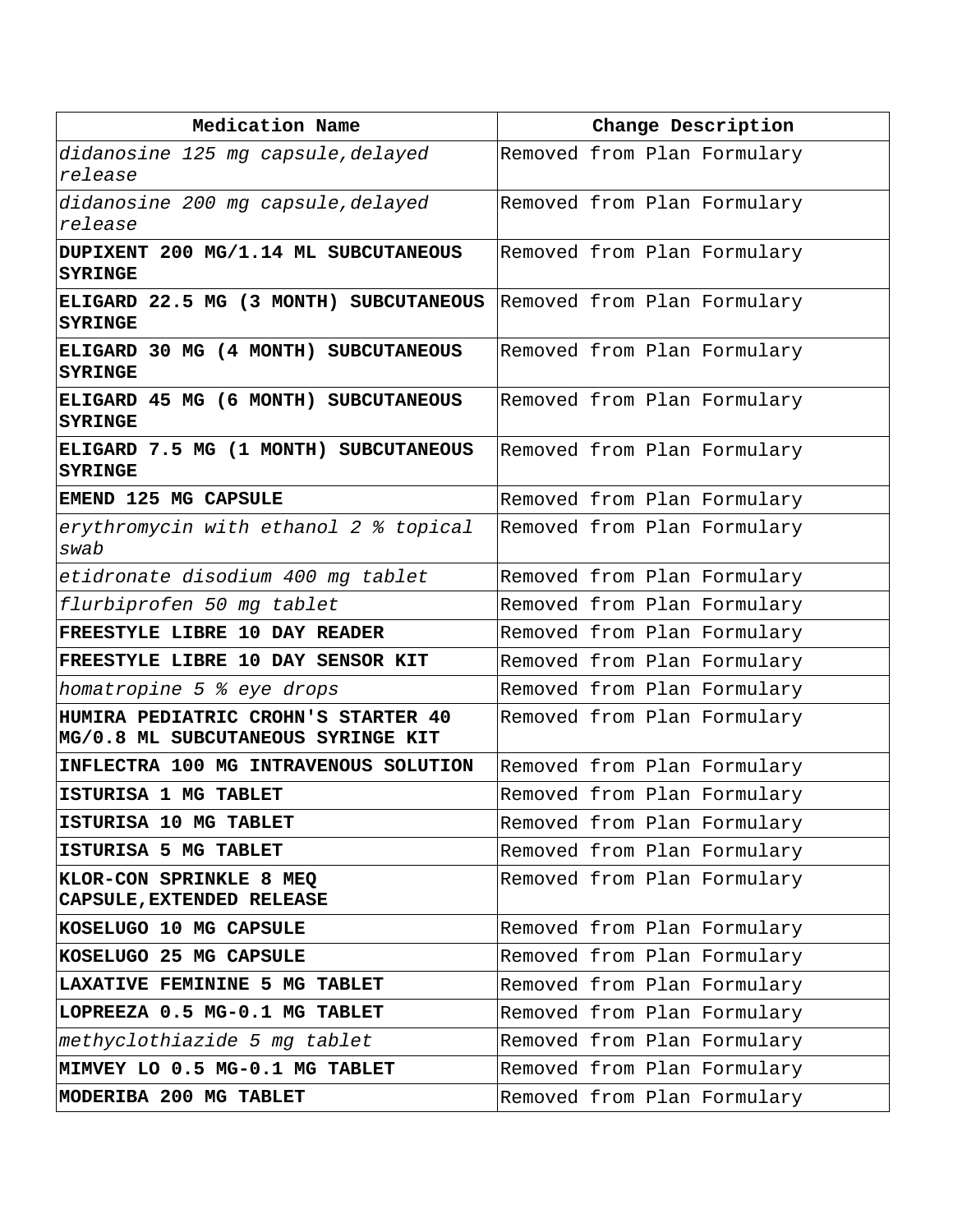| Medication Name                                                                      | Change Description          |                             |
|--------------------------------------------------------------------------------------|-----------------------------|-----------------------------|
| MORPHINE CONCENTRATE 20 MG/ML ORAL<br>(FOR ORAL USE ONLY)<br><b>SYRINGE</b>          | Removed from Plan Formulary |                             |
| NATURE-THROID 113.75 MG TABLET                                                       | Removed from Plan Formulary |                             |
| NATURE-THROID 130 MG TABLET                                                          |                             | Removed from Plan Formulary |
| NATURE-THROID 146.25 MG TABLET                                                       | Removed from Plan Formulary |                             |
| NATURE-THROID 16.25 MG TABLET                                                        |                             | Removed from Plan Formulary |
| NATURE-THROID 162.5 MG TABLET                                                        | Removed from Plan Formulary |                             |
| NATURE-THROID 195 MG TABLET                                                          |                             | Removed from Plan Formulary |
| NATURE-THROID 260 MG TABLET                                                          | Removed from Plan Formulary |                             |
| NATURE-THROID 32.5 MG TABLET                                                         |                             | Removed from Plan Formulary |
| NATURE-THROID 325 MG TABLET                                                          | Removed from Plan Formulary |                             |
| NATURE-THROID 48.75 MG TABLET                                                        |                             | Removed from Plan Formulary |
| NATURE-THROID 65 MG TABLET                                                           | Removed from Plan Formulary |                             |
| NATURE-THROID 81.25 MG TABLET                                                        |                             | Removed from Plan Formulary |
| NATURE-THROID 97.5 MG TABLET                                                         | Removed from Plan Formulary |                             |
| NEXLETOL 180 MG TABLET                                                               |                             | Removed from Plan Formulary |
| NEXLIZET 180 MG-10 MG TABLET                                                         | Removed from Plan Formulary |                             |
| NEXT CHOICE ONE DOSE 1.5 MG TABLET                                                   |                             | Removed from Plan Formulary |
| norethindrone 1 mg-ethinyl estradiol<br>20 mcg (24)-iron 75 mg (4) tablet            | Removed from Plan Formulary |                             |
| NORLYROC 0.35 MG TABLET                                                              | Removed from Plan Formulary |                             |
| NYMALIZE 30 MG/5 ML ORAL SYRINGE (FOR<br>ORAL USE ONLY)                              | Removed from Plan Formulary |                             |
| NYMALIZE 60 MG/10 ML ORAL SYRINGE (FOR Removed from Plan Formulary<br>ORAL USE ONLY) |                             |                             |
| OGESTREL (28) 0.5 MG-50 MCG TABLET                                                   |                             | Removed from Plan Formulary |
| peg 3350 240 gram-electrolytes 22.72<br>gram-6.72 g-5.84 g powdr for soln            |                             | Removed from Plan Formulary |
| PEMAZYRE 13.5 MG TABLET                                                              | Removed from Plan Formulary |                             |
| PEMAZYRE 4.5 MG TABLET                                                               | Removed from Plan Formulary |                             |
| PEMAZYRE 9 MG TABLET                                                                 | Removed from Plan Formulary |                             |
| PHENADOZ 12.5 MG RECTAL SUPPOSITORY                                                  | Removed from Plan Formulary |                             |
| PHENERGAN 12.5 MG RECTAL SUPPOSITORY                                                 |                             | Removed from Plan Formulary |
| PHENERGAN 25 MG RECTAL SUPPOSITORY                                                   | Removed from Plan Formulary |                             |
| PHENERGAN 50 MG RECTAL SUPPOSITORY                                                   |                             | Removed from Plan Formulary |
| PROMACTA 25 MG ORAL POWDER PACKET                                                    |                             | Removed from Plan Formulary |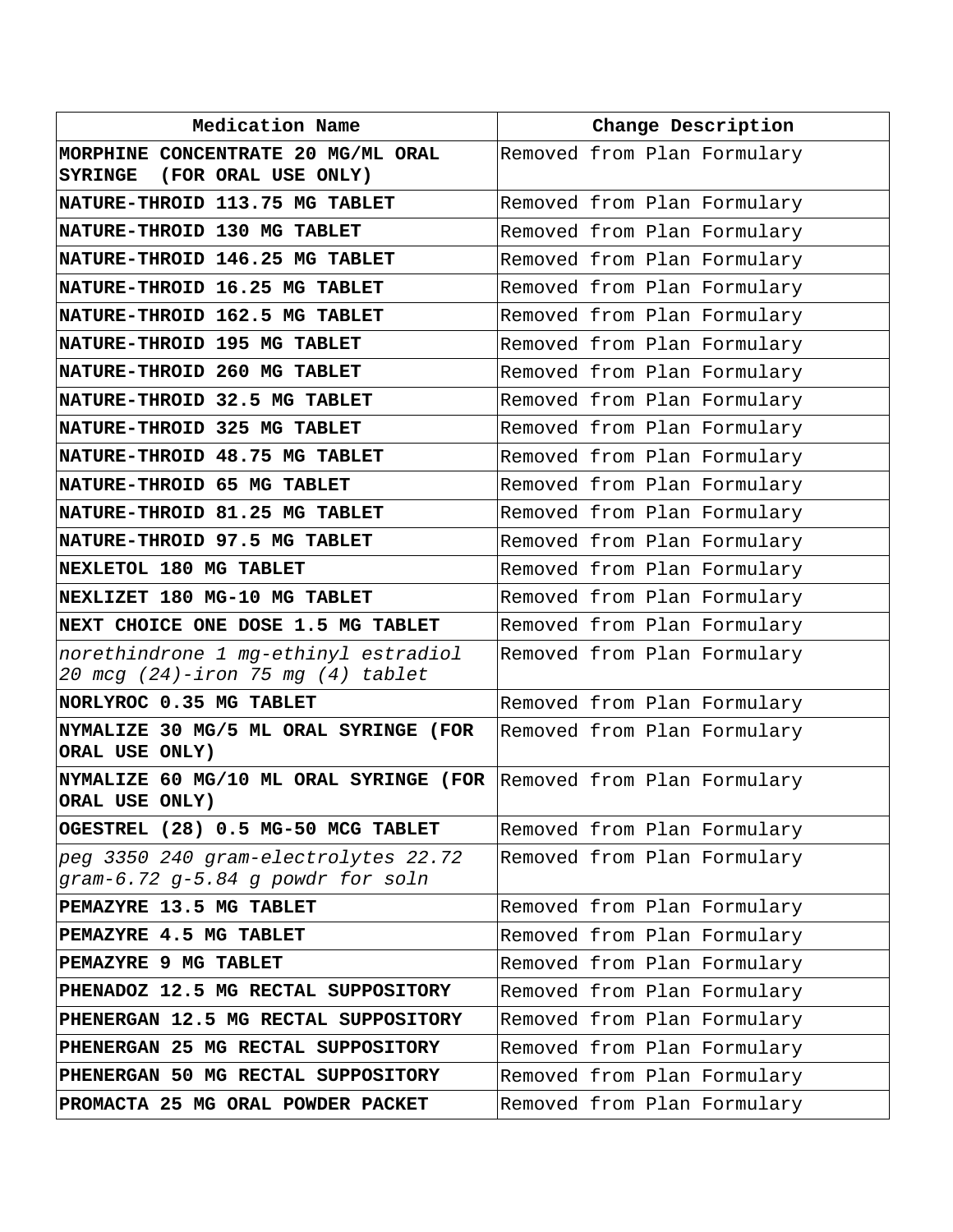| Medication Name                                                                            | Change Description                       |
|--------------------------------------------------------------------------------------------|------------------------------------------|
| PRUTECT TOPICAL EMULSION                                                                   | Removed from Plan Formulary              |
| PYRIMETHAMINE (BULK) POWDER                                                                | Removed from Plan Formulary              |
| QINLOCK 50 MG TABLET                                                                       | Removed from Plan Formulary              |
| ranitidine 75 mg tablet                                                                    | Removed from Plan Formulary              |
| RENFLEXIS 100 MG INTRAVENOUS SOLUTION                                                      | Removed from Plan Formulary              |
| RESCRIPTOR 200 MG TABLET                                                                   | Removed from Plan Formulary              |
| RETEVMO 40 MG CAPSULE                                                                      | Removed from Plan Formulary              |
| RETEVMO 80 MG CAPSULE                                                                      | Removed from Plan Formulary              |
| RIBASPHERE 200 MG CAPSULE                                                                  | Removed from Plan Formulary              |
| sodium polystyrene sulfonate 15<br>gram/60 ml oral suspension                              | Removed from Plan Formulary              |
| theophylline er 100 mg tablet, extended Removed from Plan Formulary<br>release, 12 hr      |                                          |
| theophylline er 200 mg tablet, extended Removed from Plan Formulary<br>release, 12 hr      |                                          |
| TUKYSA 150 MG TABLET                                                                       | Removed from Plan Formulary              |
| TUKYSA 50 MG TABLET                                                                        | Removed from Plan Formulary              |
| VIDEX 2 GRAM PEDIATRIC 10 MG/ML (FINAL Removed from Plan Formulary<br>CONC.) ORAL SOLUTION |                                          |
| WOMAN'S LAXATIVE (BISACODYL) 5 MG<br>TABLET, DELAYED RELEASE                               | Removed from Plan Formulary              |
| ZENCHENT (28) 0.4 MG-35 MCG TABLET                                                         | Removed from Plan Formulary              |
| AJOVY SYRINGE 225 MG/1.5 ML<br><b>SUBCUTANEOUS</b>                                         | Updated from Tier 4 to Tier 3            |
| LATUDA 120 MG TABLET                                                                       | PA is added<br>QL is added               |
| LATUDA 20 MG TABLET                                                                        | PA is added<br>QL is added               |
| LATUDA 40 MG TABLET                                                                        | PA is added<br>QL is added               |
| LATUDA 60 MG TABLET                                                                        | PA is added<br>QL is added               |
| LATUDA 80 MG TABLET                                                                        | PA is added<br>OL is added               |
| LO LOESTRIN FE 1 MG-10 MCG (24)/10 MCG<br>$(2)$ TABLET                                     | Updated from Tier 4 to Tier 3            |
| NATAZIA 3 MG/2 MG-2 MG/2 MG-3 MG/1 MG<br><b>TABLET</b>                                     | Updated from Tier 3 to Non-<br>Formulary |
| REBIF (WITH ALBUMIN) 22 MCG/0.5 ML<br>SUBCUTANEOUS SYRINGE                                 | Updated from Tier 5 to Non-<br>Formulary |
| REBIF (WITH ALBUMIN) 44 MCG/0.5 ML<br>SUBCUTANEOUS SYRINGE                                 | Updated from Tier 5 to Non-<br>Formulary |